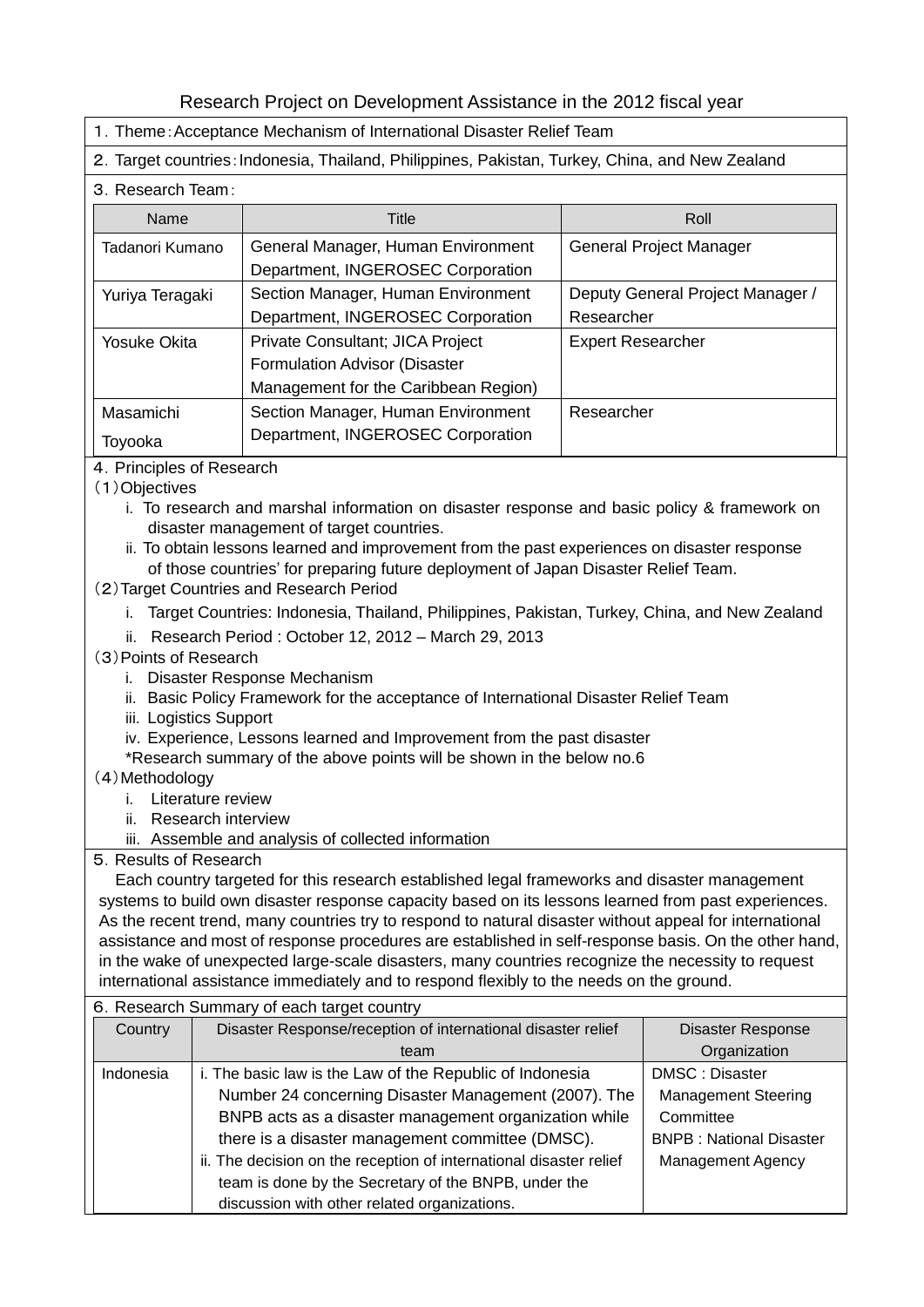|             | iii. The Indonesian government establishes the Supporting      |                                 |
|-------------|----------------------------------------------------------------|---------------------------------|
|             | Post, and provides logistic assistances.                       |                                 |
|             | iv. It is reported that some of the provided medicines did not |                                 |
|             | have proper labels written in Indonesian or English. Also,     |                                 |
|             | some relief goods and foreign aid workers disregarded          |                                 |
|             | the Muslim culture. International disaster relief team         |                                 |
|             | needs to pay attention for these points.                       |                                 |
| Thailand    | i. The basic Act is The Disaster Prevention and Mitigation     | <b>NDPMC: National Disaster</b> |
|             | Act, established in 2007 The DDPM acts as a disaster           | Prevention and Mitigation       |
|             | management organization while there is a disaster              | Committee                       |
|             | committee (NDPMC).                                             | DDPM: Department of             |
|             | ii. The Emergency Operations Center (EOC), established by      | Disaster Prevention and         |
|             | the Thai government upon disaster occurrence, will             | Mitigation                      |
|             | decide the reception of international disaster relief team     |                                 |
|             | under the discussion with the Prime Minister office, the       |                                 |
|             | Ministry of Foreign Affairs and other related organizations.   |                                 |
|             | iii. The related Thai government organizations provide         |                                 |
|             | logistic assistances, under the coordination of the DDPM.      |                                 |
|             | These arrangements are decided at the EOC.                     |                                 |
|             | iv. There is a recognition on needs for training on existing   |                                 |
|             | standard operation procedure (SOP) because it has not          |                                 |
|             | yet been tested.                                               |                                 |
| Philippines | i. The basic law is The Presidential Act in 1978, and there is | NDRRMC: National                |
|             | the MoU on the International Humanitarian Assistance           | <b>Disaster Risk Reduction</b>  |
|             | (IHAN) as the basic policy for reception of international      | and Management Council          |
|             | assistances. The NDRRMC is a disaster committee and            | OCD: Office of Civil            |
|             | the OCD acts as a secretariat of the DRRMC OCD is in           | Defence                         |
|             | charge of disaster management coordination.                    |                                 |
|             | ii. The NDRRMC makes a decision of reception of                |                                 |
|             | international assistance under the discussion with the         |                                 |
|             | Ministry of Foreign Affairs. There are also some standards     |                                 |
|             | for reception of international disaster relief team (i.e. more |                                 |
|             | than two regions are affected).                                |                                 |
|             | iii. The DSWD is in charge of coordinating logistic            |                                 |
|             | arrangements for international disaster relief teams, and      |                                 |
|             | the related organizations provide logistic assistances.        |                                 |
|             | iv. It is reported that there might had been a lack of         |                                 |
|             | coordination when organization from different field            |                                 |
|             | conducted disaster assessment because the results were         |                                 |
|             | not shared among these organizations.                          |                                 |
| Pakistan    | i. The basic frameworks related to disaster response are       | <b>NDMC: National Disaster</b>  |
|             | National Disaster Risk Reduction Plan and National             | <b>Management Committee</b>     |
|             | Disaster Management Plan 2012-2022.                            | <b>NDMA: National Disaster</b>  |
|             | ii. The Pakistan Government judges whether the damage by       | <b>Management Authority</b>     |
|             | the natural disaster is beyond the national response           |                                 |
|             | capacity or not, and then decides acceptance of                |                                 |
|             | international disaster relief team, which can provide the      |                                 |
|             | needs on the ground.                                           |                                 |
|             | iii. NDMA is responsible for coordination of activities and    |                                 |
|             | logistics of international disaster relief team.               |                                 |
|             | iv. The government of Pakistan makes an effort to              |                                 |
|             |                                                                |                                 |